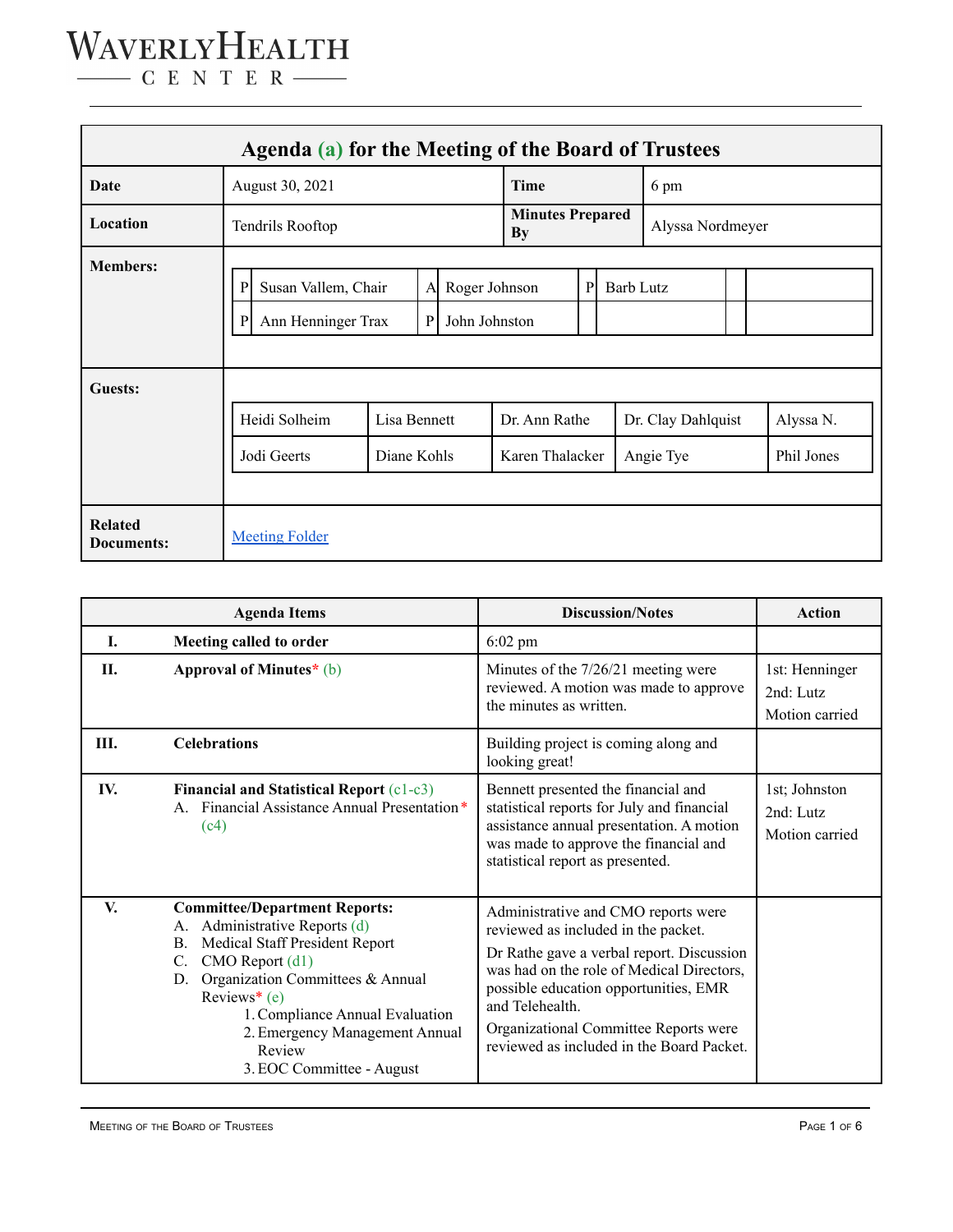#### WAVERLYHEALTH  $\begin{tabular}{c} \quad \quad \textbf{C} \quad E \quad N \quad T \quad E \quad R \end{tabular}$

| VIII.       | <b>Old Business</b>                                                                                                                                                                                                                                                                                                                                                                                                                                                                                                                                                                                                                                                                                                                                                        |                                                                                                                                                                                                                                                                                                                                                                                     |                                                                                                                                                                                          |
|-------------|----------------------------------------------------------------------------------------------------------------------------------------------------------------------------------------------------------------------------------------------------------------------------------------------------------------------------------------------------------------------------------------------------------------------------------------------------------------------------------------------------------------------------------------------------------------------------------------------------------------------------------------------------------------------------------------------------------------------------------------------------------------------------|-------------------------------------------------------------------------------------------------------------------------------------------------------------------------------------------------------------------------------------------------------------------------------------------------------------------------------------------------------------------------------------|------------------------------------------------------------------------------------------------------------------------------------------------------------------------------------------|
|             | A. Building Project Update (g)<br>1. Expense Tracking $(g1)$<br>2. McGuire Sponsel - Depreciation<br>Analysis Study* (g2)<br>B. Board Member Vacancy*<br>C. Covid 19<br>D. Promoting Interoperability Hardship<br><b>Exemption Status</b>                                                                                                                                                                                                                                                                                                                                                                                                                                                                                                                                  | Solheim gave an update on the building<br>project as provided in the meeting packet.<br>Bennett brought forward the McGuire<br>Sponsel agreement for \$16,000. Motion<br>was made to approve.<br>Motion to accept Barb Lutz's resignation<br>at the end of the meeting was made.<br>Motion to accept the appointment of Phil<br>Jones to fill the remainder of Barb Lutz's<br>term. | McGuire:<br>1st: Lutz<br>2nd: Johnston<br>Motion carried<br>Resignation:<br>1st: Lutz<br>2nd: Johnston<br>Motion carried<br>Appointment:<br>1st: Lutz<br>2nd: Johnston<br>Motion carried |
| VI.<br>VII. | <b>Medical Staff Reports*</b> (f)<br><b>Emergency Services Committee - August</b><br>Inpatient Medical Services Committee - no<br><b>B.</b><br>report<br>C. Lab/Pathology Committee - no report<br>D. Maternity/Child Services Committee - no<br>report<br>E. Medical Staff Executive Committee -<br>August<br>Medical Staff Meeting - August<br>F.<br>G. Outpatient Medical Services Committee -<br>August<br>H. Pharmacy & Therapeutics Committee -<br>August<br>Radiology/Radiation Safety Committee -<br>I.<br>July<br>Rural Health Clinic Advisory Committee -<br>$J_{\cdot}$<br>no report<br>K. Rural Health Clinic Steering Committee -<br>August<br>Surgical/Anesthesia Services Committee -<br>L.<br>no report<br>M. Trauma Committee - August<br>C.E.O.'s Report | Medical Staff Reports were reviewed as<br>included in the Board Packet. Motion<br>was made to approve all actions in<br>committees.                                                                                                                                                                                                                                                 | 1st: Lutz<br>2nd: Johnston<br>Motion carried                                                                                                                                             |
|             | <b>EOC Annual Reviews</b><br>a)<br>4. Hazard Vulnerability Assessment<br>5. Infection Prevention Committee -<br>no report<br>6. Policy and Procedure Committee<br>- August<br>7. Quality Committee - August<br>a) Quality Assessment and<br>Process Improvement<br>Plan Review FY21                                                                                                                                                                                                                                                                                                                                                                                                                                                                                        | Annual evaluations were presented as<br>included in the Board packets. A motion<br>was made to approve the annual<br>evaluations for Compliance, Emergency<br>Management, EOC, Hazardous<br>Vulnerability and QAPI as presented.                                                                                                                                                    | All Annual<br>Evaluations:<br>1st: Henninger<br>2nd: Lutz<br>Motion carried                                                                                                              |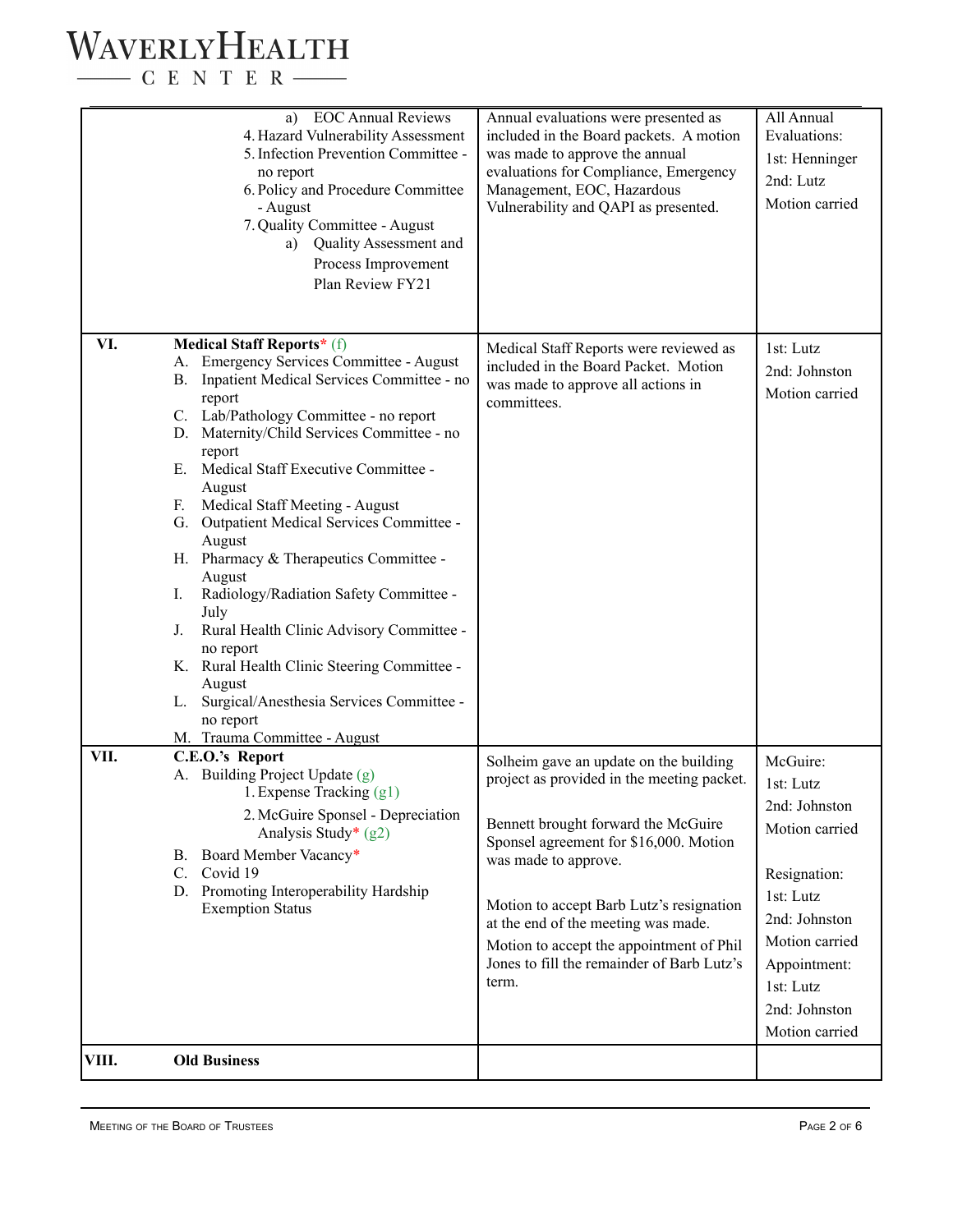### WAVERLYHEALTH

 $\begin{tabular}{c} \quad \quad \textbf{C} \textbf{E} \textbf{N} \textbf{T} \textbf{E} \textbf{R} \end{tabular}$ 

| IX. | <b>New Business</b>                                                |                                                                        | Org Chart:                      |
|-----|--------------------------------------------------------------------|------------------------------------------------------------------------|---------------------------------|
|     | A. Org Chart* (h)<br>B. Healthstream Contract* (i)                 | Org chart was reviewed and a motion to<br>approve was made.            | 1st: Henninger                  |
|     | C. $3M$ Agreement <sup>*</sup> (j)                                 |                                                                        | 2nd: Johnston<br>Motion carried |
|     | D. Initial Appointments*                                           | Healthstream Contract was reviewed and                                 |                                 |
|     | 1. Bernard, Samuel DPM - Podiatry<br>Resident                      | a motion to approve was made.                                          | HS Contract:                    |
|     | 2. Boyer, Trent DPM - Podiatry                                     |                                                                        | 1st: Henninger                  |
|     | Resident                                                           | 3M Agreement was reviewed and a                                        | 2nd: Lutz                       |
|     | 3. Haubrich, Aaron DPM - Podiatry<br>Resident                      | motion to approve was made.                                            | Motion carried                  |
|     | 4. Nikoueiha, Nadia DPM -                                          |                                                                        |                                 |
|     | <b>Podiatry Resident</b>                                           | A motion was made to approve initial<br>appointments, updated Provider | 3M Agreement:                   |
|     | E. CVMS Cardiologist Update Pending from                           | privileges and change in status as                                     | 1st: Johnston                   |
|     | July:<br>1. Anouti, Khalil MD - Consulting,                        | recommended by MEC.                                                    | 2nd: Lutz                       |
|     | Cardiology, Cedar Valley Medical                                   |                                                                        | Motion carried                  |
|     | Specialists                                                        |                                                                        |                                 |
|     | 2. Okhumale, Paul MD -<br>Consulting, Cardiology, Cedar            |                                                                        | Initial Appts,                  |
|     | Valley Medical Specialists                                         |                                                                        | privileges,                     |
|     | F.<br>Reappointments - none                                        |                                                                        | status:<br>1st: Johnston        |
|     |                                                                    |                                                                        | 2nd: Lutz                       |
|     | G. Privilege Form Updates*<br>1. Certified Surgical Assist         |                                                                        | Motion carried                  |
|     | $(Non-RN)$                                                         | Privileging forms will be discussed at<br>September's meeting.         |                                 |
|     | 2. Family Practice                                                 |                                                                        |                                 |
|     | 3. General Surgery<br>4. Hospitalist                               |                                                                        |                                 |
|     | 5. Interventional Pain Management                                  |                                                                        |                                 |
|     | (CRNA)                                                             |                                                                        |                                 |
|     | 6. Licensed Independent Clinical<br>Social Worker                  |                                                                        |                                 |
|     | 7. Nurse Practitioner - Certified                                  |                                                                        |                                 |
|     | Registered Nurse Anesthetist                                       |                                                                        |                                 |
|     | 8. Nurse Practitioner - Family<br>Practice                         |                                                                        |                                 |
|     | 9. Nurse Practitioner - Pediatrics                                 |                                                                        |                                 |
|     | 10.<br>Physician Assistant                                         |                                                                        |                                 |
|     | 11.<br>Radiology<br>12.<br>Registered Dietician                    |                                                                        |                                 |
|     | <b>Nutritionist</b>                                                |                                                                        |                                 |
|     | H. Updated Provider Privileges*                                    |                                                                        |                                 |
|     | 1. Bansal, Renu MD - Active,                                       |                                                                        |                                 |
|     | Nephrology/Internal                                                |                                                                        |                                 |
|     | Medicine/Family<br>Practice/Emergency Medicine,                    |                                                                        |                                 |
|     | Waverly Health Center                                              |                                                                        |                                 |
|     | 2. Bennett, Mark CRNA - Courtesy,                                  |                                                                        |                                 |
|     | Anesthesia, Iowa Anesthesia LC<br>3. Blake, Shawn CRNA - Courtesy, |                                                                        |                                 |
|     | Anesthesia, Iowa Anesthesia LC                                     |                                                                        |                                 |
|     |                                                                    |                                                                        |                                 |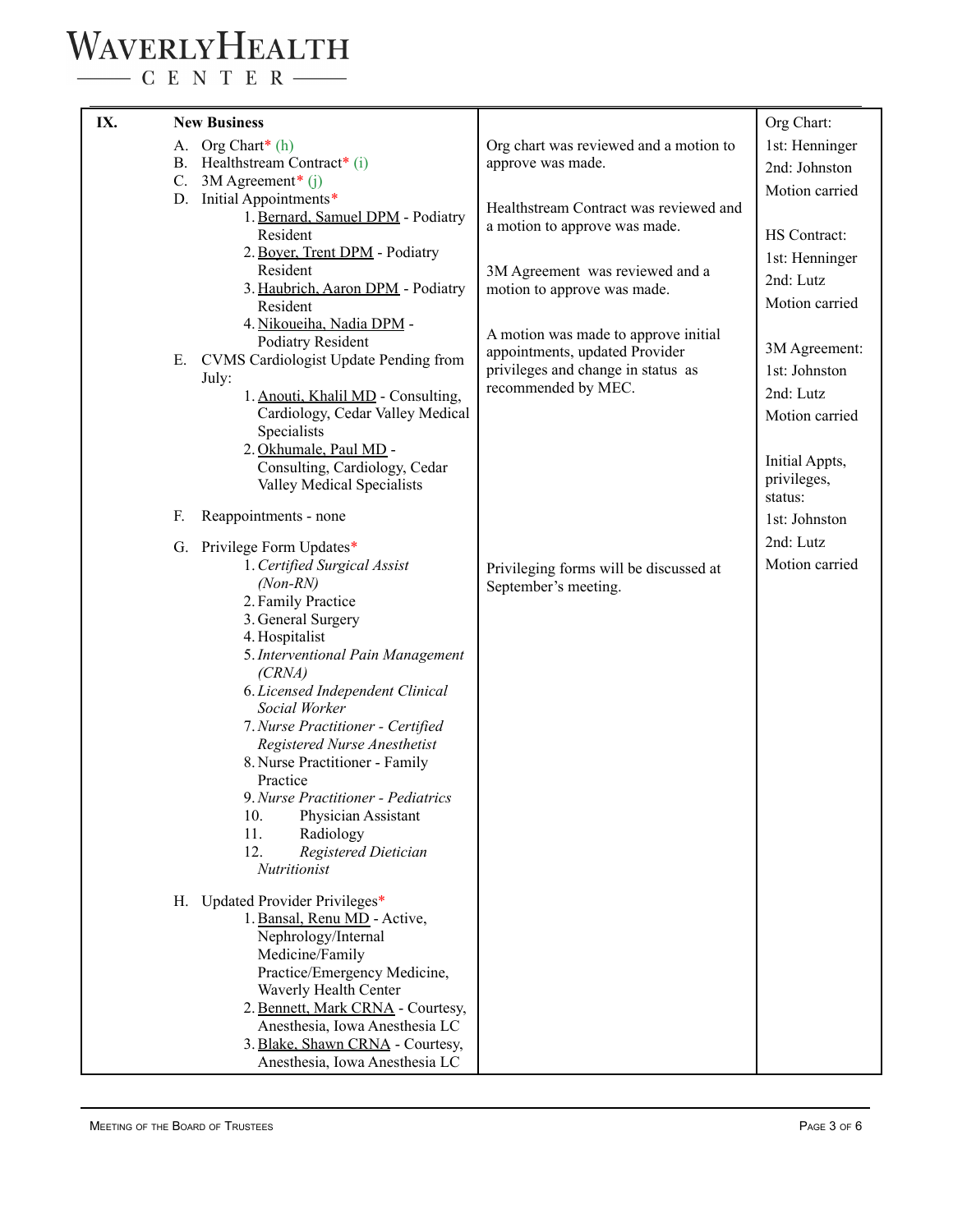## WAVERLYHEALTH

 $\begin{tabular}{c} \quad \quad \textbf{C} \text{ E} \text{ N} \text{ T} \text{ E} \text{ R} \end{tabular}$ 

| 4. Broom, Natasha CRNA - Active,<br>Anesthesia, Iowa Anesthesia LC<br>5. Chastek, Jennifer CRNA -<br>Courtesy, Anesthesia, Iowa<br>Anesthesia LC<br>6. Chastek, Scott CRNA - Courtesy,<br>Anesthesia and Pain<br>Management, Iowa Anesthesia<br>LC<br>7. Cornelius, Randy CRNA -<br>Courtesy, Anesthesia, Iowa<br>Anesthesia LC<br>8. Jacobson, Rich CRNA - Active,<br>Anesthesia and Pain<br>Management, Iowa Anesthesia<br>LC<br>9. LaPan, Tiffanie CRNA - Active,<br>Anesthesia, Iowa Anesthesia LC<br>10.<br>Odden, Mark CRNA -<br>Courtesy, Anesthesia and Pain<br>Management, Iowa Anesthesia<br>LC<br>11.<br>Specht, Samantha CRNA -<br>Courtesy, Anesthesia, Iowa<br>Anesthesia LC<br>12.<br>Tweedy, Sarah CRNA -<br>Courtesy, Anesthesia, Iowa<br>Anesthesia LC<br>13.<br>Zeithamel, Bradley CRNA<br>- Active, Anesthesia and Pain<br>Management, Iowa Anesthesia<br>LC<br>Change in Staff Category/Status*<br>I.<br>1. Continue Provisional Status<br>Burkle, Barbara ARNP -<br>a)<br>Courtesy,<br>Gastroenterology, Cedar<br>Valley Medical<br>Specialists<br>Sial, Moaz MD -<br>b)<br>Courtesy,<br>Gastroenterology, Cedar<br>Valley Medical<br>Specialists<br>2. Move to Regular Status<br>Askew, Maria<br>a)<br>PMHNP-BC -<br>Consulting, Psychiatric<br>and Mental Health,<br><b>Integrated Telehealth</b><br>Partners<br>Forcey, Sherifat<br>b)<br>PMHNP-BC - |  |  |
|-------------------------------------------------------------------------------------------------------------------------------------------------------------------------------------------------------------------------------------------------------------------------------------------------------------------------------------------------------------------------------------------------------------------------------------------------------------------------------------------------------------------------------------------------------------------------------------------------------------------------------------------------------------------------------------------------------------------------------------------------------------------------------------------------------------------------------------------------------------------------------------------------------------------------------------------------------------------------------------------------------------------------------------------------------------------------------------------------------------------------------------------------------------------------------------------------------------------------------------------------------------------------------------------------------------------------------------------------------------------------------|--|--|
|                                                                                                                                                                                                                                                                                                                                                                                                                                                                                                                                                                                                                                                                                                                                                                                                                                                                                                                                                                                                                                                                                                                                                                                                                                                                                                                                                                               |  |  |
|                                                                                                                                                                                                                                                                                                                                                                                                                                                                                                                                                                                                                                                                                                                                                                                                                                                                                                                                                                                                                                                                                                                                                                                                                                                                                                                                                                               |  |  |
|                                                                                                                                                                                                                                                                                                                                                                                                                                                                                                                                                                                                                                                                                                                                                                                                                                                                                                                                                                                                                                                                                                                                                                                                                                                                                                                                                                               |  |  |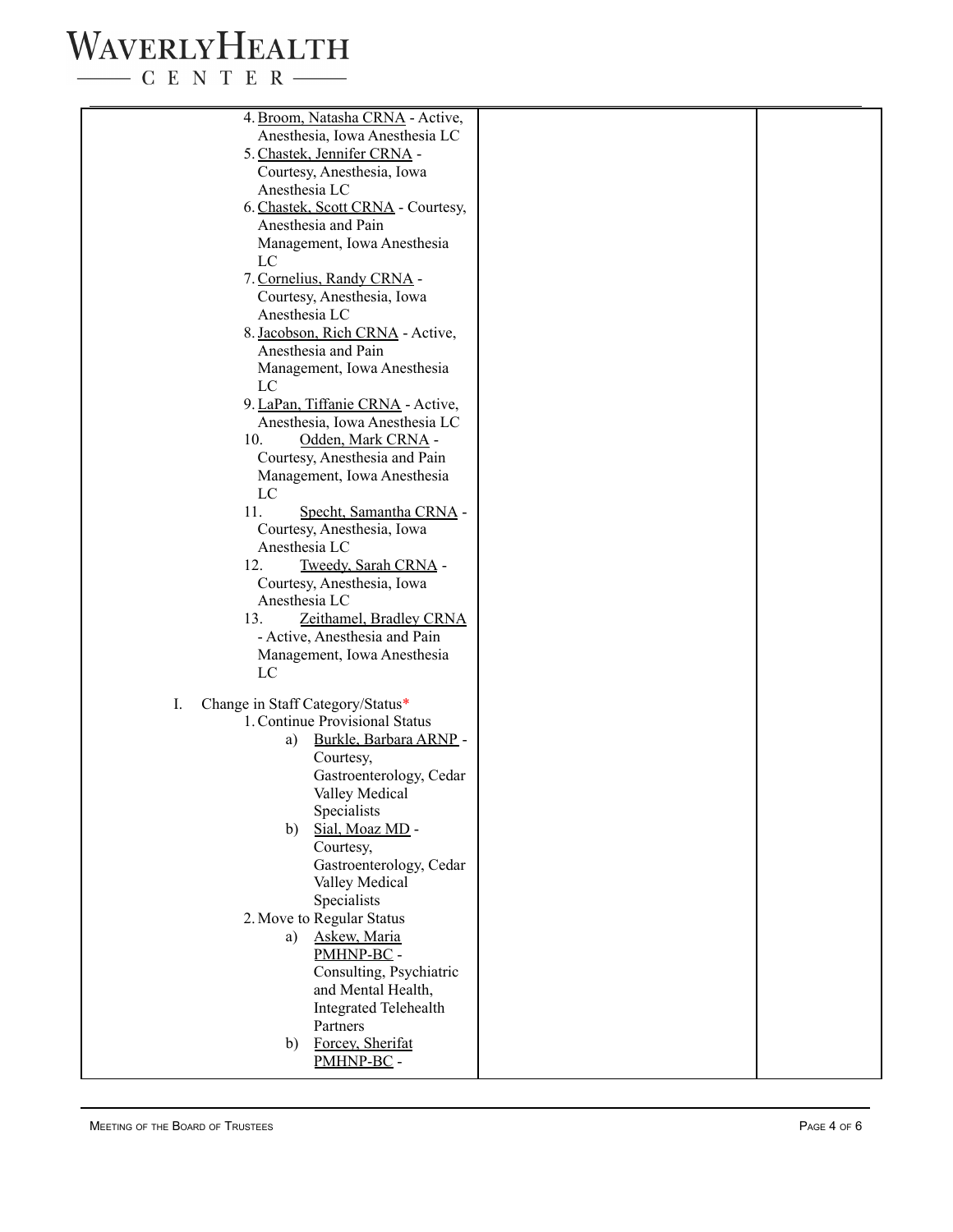#### WAVERLYHEALTH  $-$  C E N T E R  $-$

Consulting, Psychiatric and Mental Health, Integrated Telehealth Partners c) Rathi, Shama MD - Consulting, Psychiatry, Integrated Telehealth Partners d) Romano, Marc PMHNP-BC - Consulting, Psychiatric and Mental Health, Integrated Telehealth Partners J. Resignations 1. Albert, Aaron MD - Consulting, Psychiatry, Integrated Telehealth Partners 2.Chaudhry, Umar MD - Courtesy, Radiology, RCI 3. Ogwotu, Ralph PMHNP-BC - Consulting, Psychiatric and Mental Health, Integrated Telehealth Partners K. Policy/SOP Review Combined Report\* (k) 1. New Policies: a) Administration of Poractant Alfa (Curosurf) to Neonatal Patients (k1) L. Finance Committee (l) 1.Capital Requests 2.Capital Report (m) 3.Cash Investments & Transfer Report (n) 4. Financial Assistance Requests M. Executive Committee Minutes A motion was made to approve Policy/SOP as outlined in the board packet. Capital Report and Cash Investment report were reviewed as in packet - there were no questions. A motion was made to approve Executive Committee minutes - approval of Olympus America Inc. Capital Purchase. 1st: Henninger 2nd: Lutz Motion carried 1st: Johnston 2nd: Henninger Motion carried